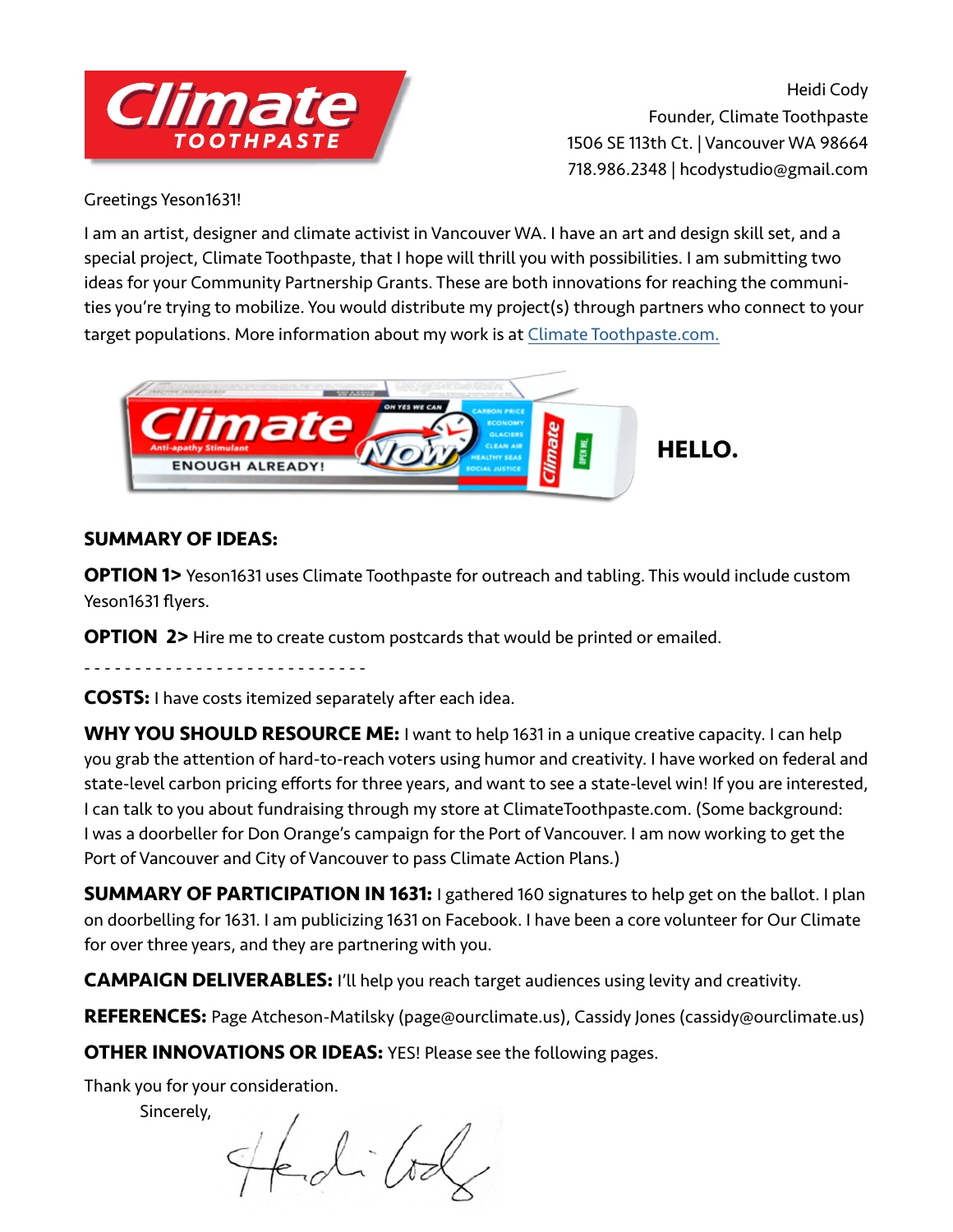### **OPTION 1 > Yeson1631 uses Climate Toothpaste with a custom flyer.** Distribute it to coalition partners for outreach and tabling. It makes outreach fun!

Climate Toothpaste uses humor and ingenuity, to spark conversations about everyone's favorite topic: climate change! It's NOT toothpaste. It's a real toothpaste box, covered with jokes and science. *Inside* the box would be a custom flyer about Yeson1631 (samples below). I can also have flyers translated to reach target populations.

Climate Toothpaste gets noticed! People gravitate to it, out of curiosity. Just think: you can educate folks about 1631 and make them laugh at the same time. It is GREAT for tabling and thank yous at lobby days.



**ENOUGH IS ENOUGH.** We, the youth, believe that #ThisIsZeroHour to act on climate change. We cannot afford to wait any longer for adults to protect our right to a clean and safe environment, and natural resources we need survive and flourish. We need elected officials and adults to stand up. Since they are not, we must step up as our own leaders and do what is right.

WE BELIEVE that every individual, from every well are the candidate that  $\sim$ community, should have access to clean air, water, **naturally as a strict 1.** and public lands. We believe in putting the needs and health of our communities before corporate gain.

IT IS OUR TIME to act now and forever change the trajectory of this country. We have no time to sit  $\begin{array}{c} \blacksquare \end{array}$ back and let our world and futures deteriorate. We have to make change happen. The control of the control of the control of the control of the control of the control of the control of the control of the control of the control of the control of the control of the control of

movement that starts with all of us. So join us as we<br>take the first steps towards an equitable and livable Farth. Cheers to Mother Earth! for careful concerns to Moderns."  $\overline{\text{ZERO}}$   $\overline{\text{HOUR}}$  is the beginning of a years-long

**#THISISZEROHOUR** 

**Please Download Sample flyer** 

AN

The one with appeal!

Left: Chesapeake Climate Action Network with Climate Toothpaste at Zero Hour's Youth Climate Art Event in D.C. Below: my flyer for Zero Hour.



mate

The goal of the #PutAPriceOnit campaign is to put a price on carbon pollution by mobilizing the support of generations most affected by climate change: young people. The campaign elevates the importance of carbon pricing through innovative communications (film, social media, and celebrity endorsements). It also empowers students across the country to lobby their members of Congress and build a groundswell of support from young voters. The campaign works on the state level and the federal level. #PutAPriceOnIt was created by the Emmy-award winning TV series, Years of Living Dangerously, and Our Climate, the nation's first Millennial led carbon price and rebate organization.

**JOIN US!** 

Contact: cassidy@ourclimate.us

Web: www.theclimatesolution.com

 $f$  /ourclimateusa

**Oourclimateus** 

Top: Students at Oregon Climate's Youth Lobby Day in Salem, OR. Middle: Flyer used by Our Climate (formerly Oregon Climate) in its #Putapriceonit campaign, at U.S. colleges. Right: Our Climate Fellows at Portland State University's Earth Day event.



 **Sample flyer**

Sample flyer

imate <sub>Now</sub>

 **Sample flyer DON** 

Don Orange is the only anti-oil terminal candidate running for the Port of Vancouver Board of Commissioners, District 1. The proposed Tesoro-Savage oil terminal would only produce a small number of permanent jobs, where other potential tenants, such as grain, automobiles, or renewable energy parts, would produce more family wage jobs/acre than this terminal would and without the social & environmental risk associated with crude oil transport & handling. Don's priorities are changing the culture of secrecy at the Port; creating 21st-century jobs; our environment; cultivating the next generation; safety, and spreading the wealth.

"Don isn't a slick politician, he's the guy who tells the truth even when it's not fun. Vancouver needs someone with Don's local business experience to move the Port forward and bring jobs to Clark County."

-- Eric LaBrant, Port of Vancouver Commissione

**Please DONATE or VOLUNTEER: www.donorange.com**  $\cdot$  **<b>4** vote don orange

**INTEGRITY • TRANSPARENCY • COMMUNITY**



Left: The insert used inside Climate Toothpaste for Don Orange's Port Commission campaign in Vancovuer WA. Below: Don Orange with Climate Toothpaste.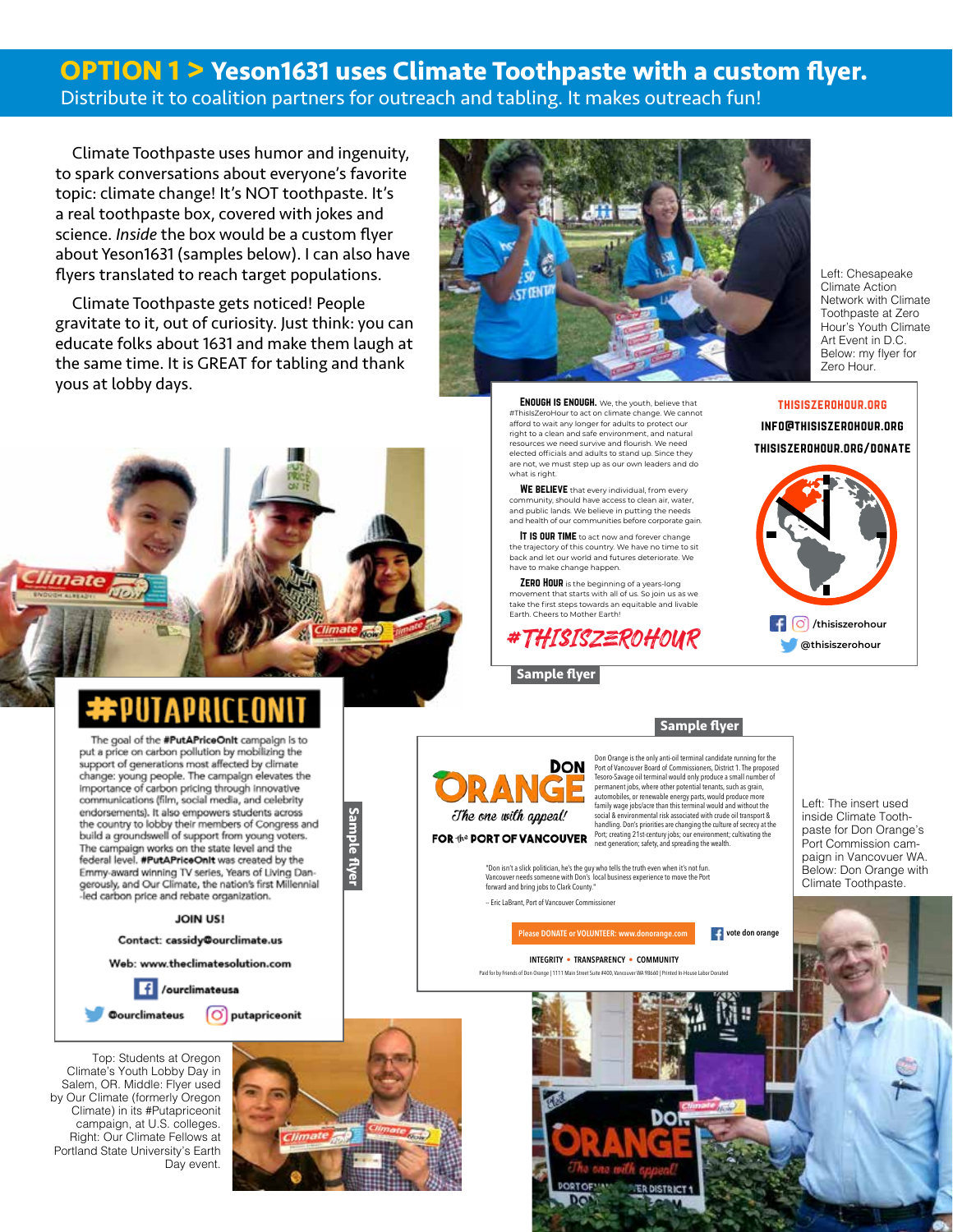## **COSTS for OPTION 1 > Climate Toothpaste with a custom flyer**

## **COSTS**

First 150 boxes of Climate Toothpaste – \$ 150, plus shipping Second 150 boxes of Climate Toothpaste – FREE, shipping not included After that, you can continue to order at a bulk rate TBD

Flyers – \$50 for design, per 1/4 or 1/2 page flyer; more if a complex design Translation – \$100 per flyer Translation – \$100 per Printing - \$22 per 150 Flyer Printing – \$22 per 150

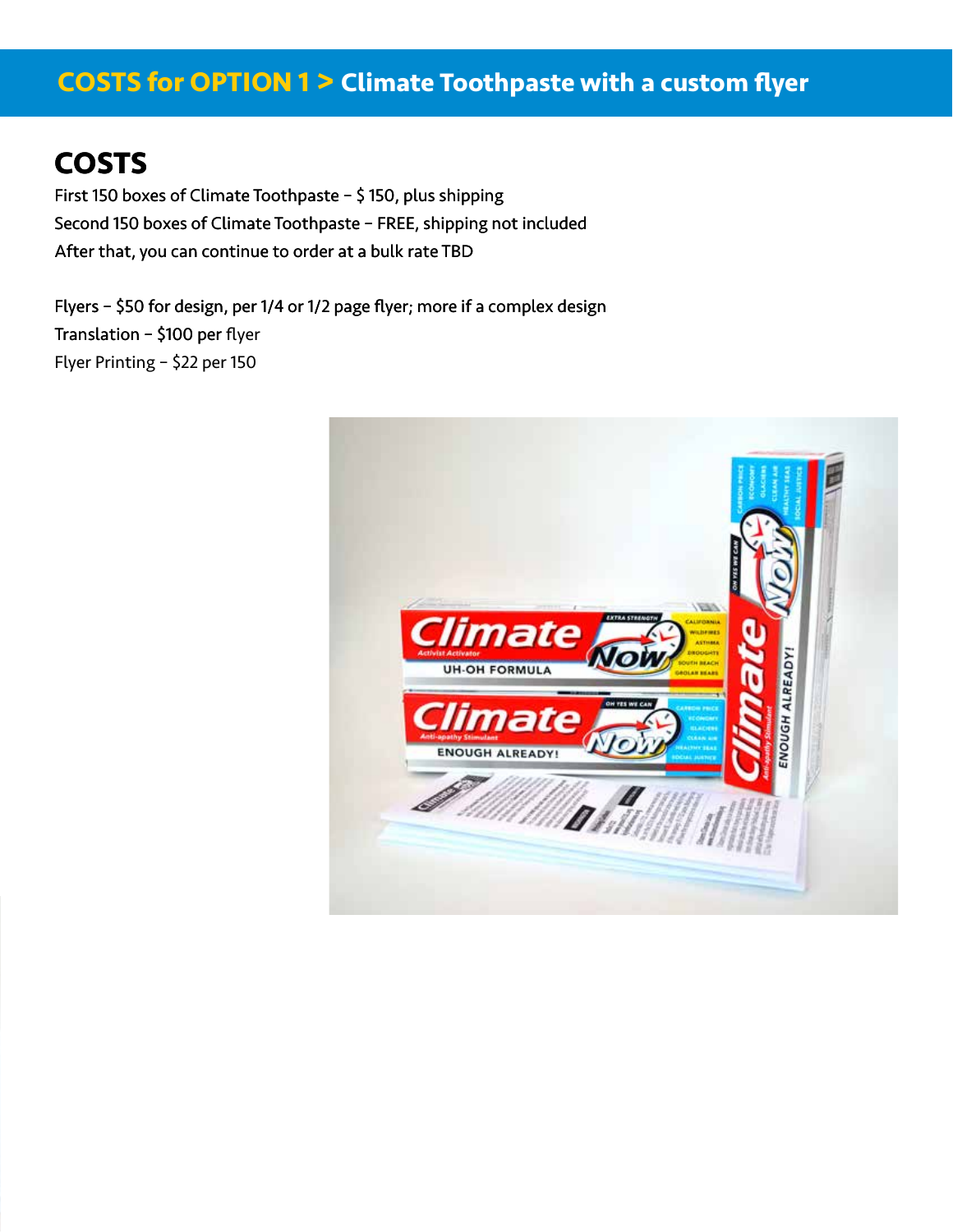### **OPTION 2 > A custom postcard campaign to reach target audiences.** Surprise! A novel and personal message from campaign supporters. Print or e-cards.

The Yeson1631 campaign seeks non-traditional and under-represented voters. Why not try an unexpected approach? My idea is to create a postcard (or several, and perhaps in different languages) that campaign supporters could write to friends. These cards would be distributed through coalition partners, and/or filled out at outreach events.



The cards would combine the element of surprise with a personal appeal to vote YES. They can be printed, or we could use an e-card service like openme.com (minus the personal message on the card).

I designed a postcard

for Zero Hour's Youth Climate March in D.C. (above). Below are sketches for yours.





Youth filling out Climate Toothpaste + Zero Hour postcards at the Youth Climate March in D.C.